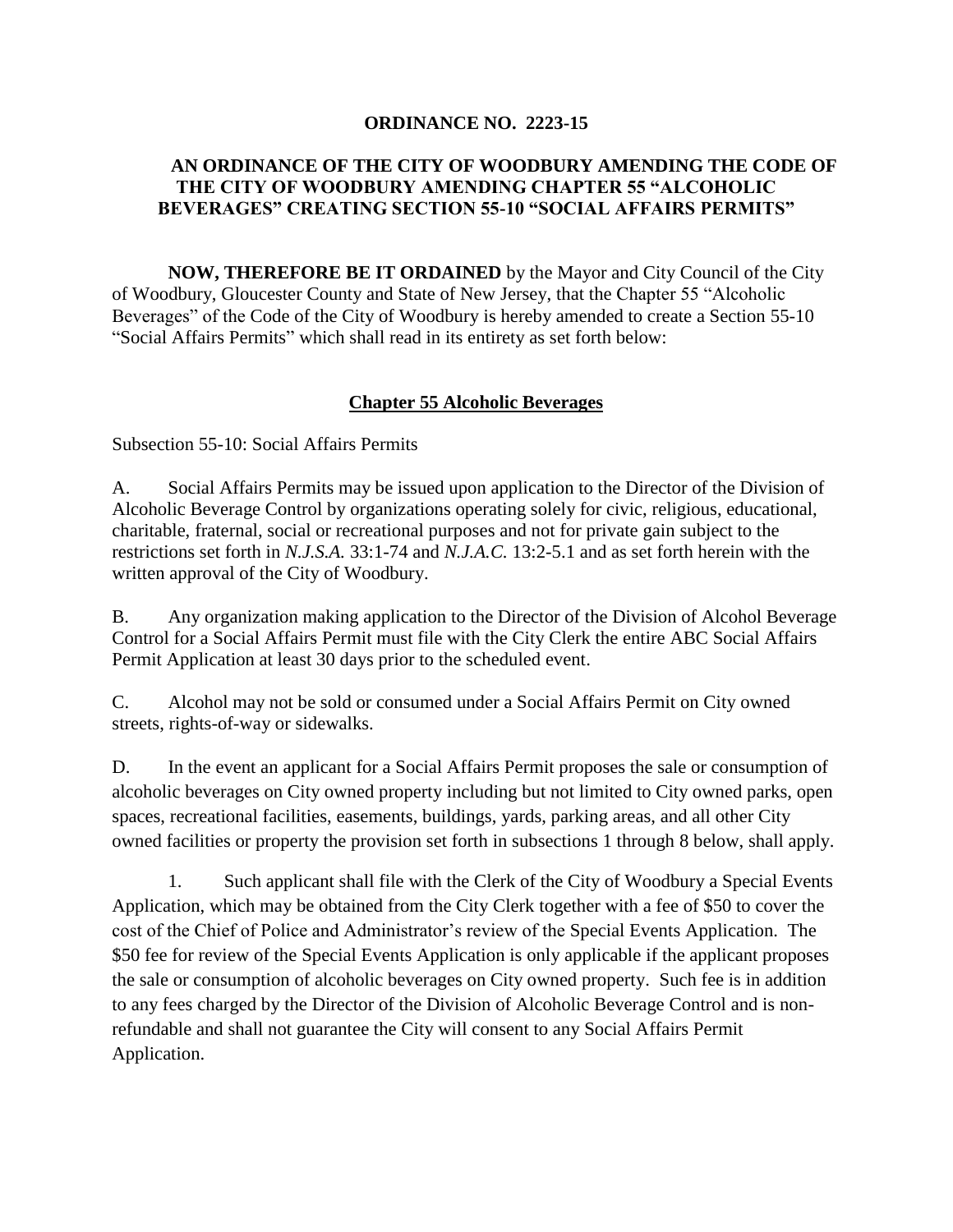2. All necessary applications shall be completed in full and filed with the City Clerk at least 30 days prior to the scheduled event.

3. Applicants proposing events involving the sale or consumption of alcoholic beverages on City owned property shall be limited to no more than five (5) events each calendar year, which events shall in general be supportive of the economic goals as stated in the 2009 City Redevelopment Plan.

4. The City reserves the right, at its sole discretion, to deny or rescind permission to conduct events on City property that do not appear to be compliant with the intent of this Ordinance, to at any time add or amend conditions to the use of City owned property deemed reasonably necessary, and to immediately close-down events on City owned property deemed to be willfully non-compliant. Previous non-compliance may be considered adequate reason to deny future events on public property.

5. In addition to a general liability insurance certificate that names the City of Woodbury as an "Additional Insured" and an executed "Hold Harmless" agreement with the City, the organization must purchase "Liquor Liability Insurance" (minimum liability limit \$1,000,000) to cover the event.

6. The organization must provide the names of all servers who shall be TIPS/TAMS certified and enforce the Dram Shop Act, assuring that no liquor will be sold to minors or to visibly intoxicated persons. The list shall contain the names and telephone numbers of all servers and shall be filed with the City Clerk no less than 10 days prior to the event.

7. The organization must take steps to insure that all persons of drinking age are readily identifiable such as through the use of wristbands or hand stamps.

8. Alcohol may be served only in a secured area and a certified or licensed security company must be contracted to manage any and all ingress and egress points to assure no alcoholic beverages are permitted to leave the secured area.

F. Social Affairs Permit Applications will be reviewed by the City of Woodbury Chief of Police and City Administrator who shall make recommendation to the City Council as to whether City Council should approve, disapprove, or approve with conditions the Social Affairs Permit Application subject to final approval by the Director of the Division of Alcoholic Beverage Control.

G. The sale of alcohol pursuant to any approved Social Affairs Permit may not commence before 9 a.m. and must cease by 11 p.m.

H. Should any section, paragraph, sentence, clause or phrase of this ordinance be declared unconstitutional or invalid for any reason, the remaining portions of this ordinance shall not be affected thereby and shall remain in full force and effect, and to that end the provisions of this ordinance are hereby declared to be severable.